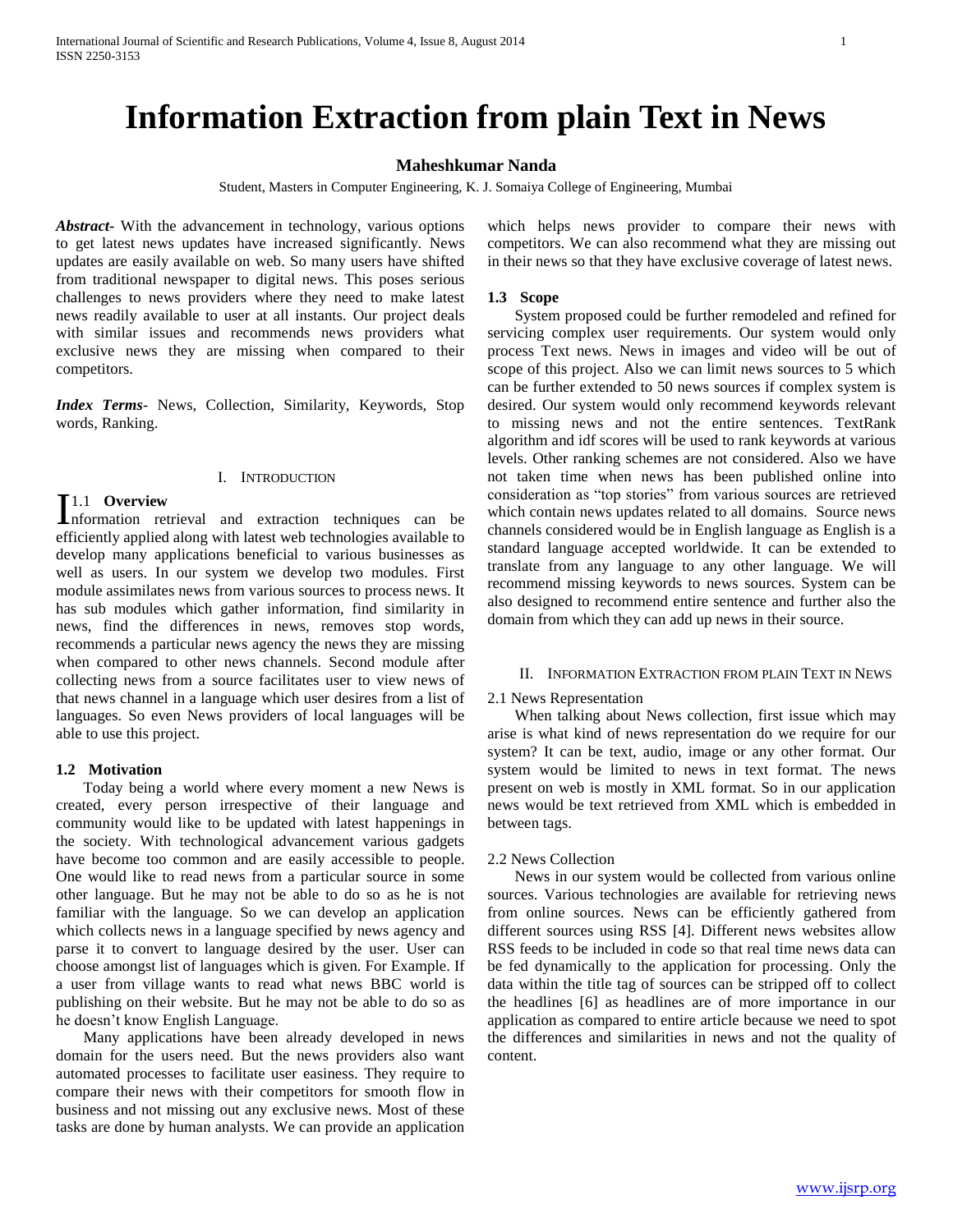

**Figure 1. Pre-processing**

# 2.3 Removal of Stop words

 Feeds from different sources may contain irrelevant information. But as we are just stripping content of title tag, most of the content is relevant. Still it will contain many stop words like at, a, the, is, above, under etc. which need not be compared otherwise which may lead to wrong calculation of distance measure or similarity measure. Only keywords other than stop words need to be compared in multiple sources. Term weighting can be used for calculating similarity measure. It requires counting of keywords which are same and accordingly news can be weighted. This news is recommended to news agency only if weight is above threshold value. Keywords can also be ranked. And only those keywords above a certain rank need to participate in recommendation [10].

## 2.4 Similarity Check

 Concept which other methods use like tf for weighting the words in a document, cannot be used here because we are only extracting information in title [1, 4].

 idf = log( number of documents/no of documents containing that term) as given in equation (2).

 Even idf {inverse document frequency} may give false measure. If the number of sources in which a particular keyword occurs is more it means that keyword is present in most news sources and rest news sources are missing on that story. But in case of exclusive news inverse of idf would be helpful as only one source has breaking news and rest sources are missing out that news. We neglect the latter case assuming in this competitive world most of the channels would have exclusive story on their page.

## III. IMPLEMENTATION

# 3.1 Get News

 The first requirement of our implementation should be acquiring news from various sources. We use a very simple technique of RSS feeds. The headlines from various sources are extracted using RSS and fed to the GUI which news providers can view. Following snapshots make it clear that by clicking buttons for respective news channels, news of corresponding channel can be acquired in textbox.



**Fig 2: Get All News**

# 3.2 Compare News

 Also we have compare news button which can be set to show either the similarities in news of various channels or the difference between them. Coding varies accordingly. While showing the similarities or the differences it is very important that less significant words [12] in the news are not compared. Hence we remove stop words which do not participate in similarity check. Not all keywords should be checked. So we can rank [12] the keywords according to idf {inverse document frequency) as discussed before. Other methods of ranking keywords like position based ranking, graph based ranking and centroid based technique can also be used [7]. Only those keywords achieving higher ranks [12] need to be checked for presence in other sources. Following snapshots show result after comparison between sources.



**Fig 3: Compare News (b)**

# IV. RESULTS

 Implementation part shows that we have successfully compared news for similarity check and recommending missing news. But this can further be improvised for fine results. Most approaches in this area are human based. And very less automated processes are available for comparision. So automated processes can be developed for recommending missing news which can be further tuned to requirements.

# V. CONCLUSION AND FUTURE WORK

 In our system we discussed the design and implementation of Multilevel Ranking for web news information collecting and filtering so that it can be automatically compared with news of its competitors. Besides we introduced concept of removing stop words and inverse document frequency for better comparison with less human intervention. Translation of news in English language to news in language desired by user has been also introduced.

 As Future scope we can increase maturity of technique used for similarity check by using a better keyword ranking algorithm.